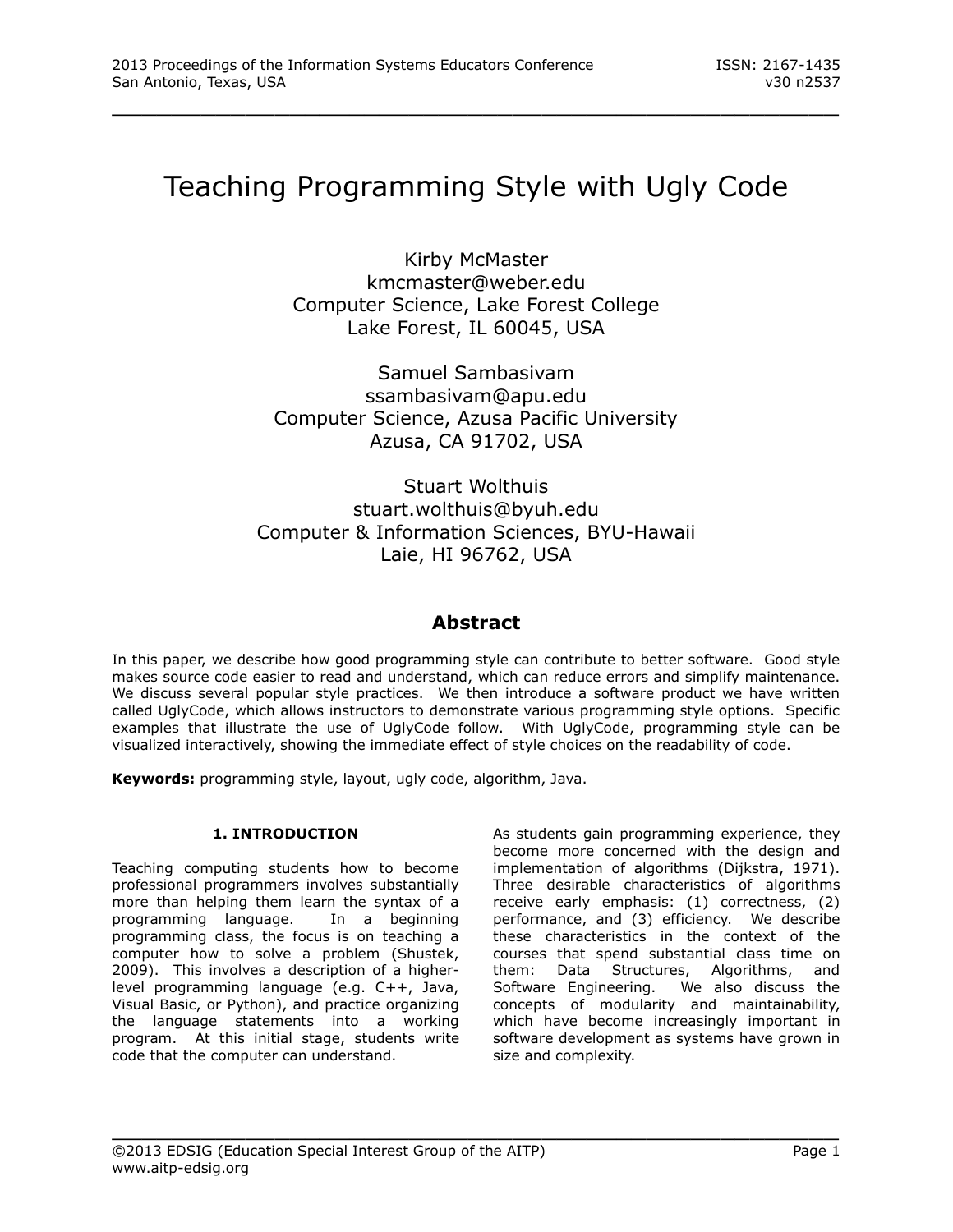Eventually, to become a professional programmer, a student must be able to develop systems that satisfy additional objectives, such as dependability, reliability, safety, security, usability, and portability.

#### **Correctness**

Programmers continually strive to write programs that contain no errors. There are several aspects to program correctness. The aspect that receives the most attention from mathematically-trained computing professionals is *logical* correctness. The primary method used to determine logical correctness is proofs. A software development group in Australia (Klein, 2009; Klein, et al, 2009) recently announced that they have proven their microkernel operating system code to be correct. (It took several years to complete the proof.) Textbooks on algorithms demonstrate proofs for many common algorithms (Cormen, et al, 2009; Sedgwick & Wayne, 2011).

When you prove that an algorithm is correct, the proof does not guarantee that the source code will be without errors. Proofs also do not ensure that the program meets customer requirements, since requirements are often unstated, inaccurate, or changeable.

A proof is based on a mathematical model, which is an abstraction of a real world situation. If the model does not accurately represent the real world, then the proof is irrelevant. In addition, the mathematical model never completely matches the version of the model presented to the computer. For example, the math model may assume that variables are continuous, whereas all numerical values in a computer are discrete.

An alternative approach to verifying program correctness is based on *empirical* results. This approach depends on thorough testing of the software as it executes. A well-designed test plan consists of a broad range of tests, both for individual parts of the system and for the system as a whole (Somerville, 2011). In the Software Engineering course sequence, students should be required to construct test plans for their software development projects before the source code is written.

## **Performance vs. Efficiency**

Programmers are encouraged to write programs that perform well and make efficient use of computer resources, especially the CPU and

memory (Silberschatz, et. al., 2012). There is a fundamental trade-off between performance and efficiency. A process can be given dedicated CPU time and "unlimited" memory to improve performance, but at the expense of efficiency.

In a system where multiple programs run concurrently, primary responsibility for managing these tradeoffs is handled by the operating system. CPU scheduling algorithms interleave CPU time with I/O activities. Virtual memory management schemes allow for dynamic reassignment of memory for processes during execution. The goal is to balance *throughput* and *response time* measures for performance.

A programmer can influence performance and efficiency through the choice of *algorithms*. For example, the speed of a sorting algorithm can depend on the type of data being sorted, along with the amount of memory available. Merge sorts are faster when additional memory can be allocated to hold intermediate results (Lafore, 2003).

Often, performance is affected most by a bottleneck in the system. If the slowest part involves disk storage, then memory caching for disk reads can greatly improve performance. Sometimes a small section of code can slow down the system, if performed repeatedly. Rewriting the code in a faster language (e.g. C or assembly language), using multiple threads, or finding a better algorithm can improve performance.

## **Modularity and Maintainability**

Programmers are introduced to modular code in their first programming class (Lewis & Loftus, 2011; Liang, 2012). The modules, in this case, are functions and procedures. Not all of the benefits of modularity are grasped initially. In object-oriented programming, the design and use of classes, objects, and encapsulation becomes a valued way to manage complexity in larger programs.

Maintainability is a less understood characteristic of software. It depends on a variety of methods that make code easier to correct and modify. Most software is not maintained by the original developer. Developers move on, but code will often last for years. Readability is essential for continual maintenance. The Department of Defense estimates that 60-80% of software life cycle costs are for maintenance.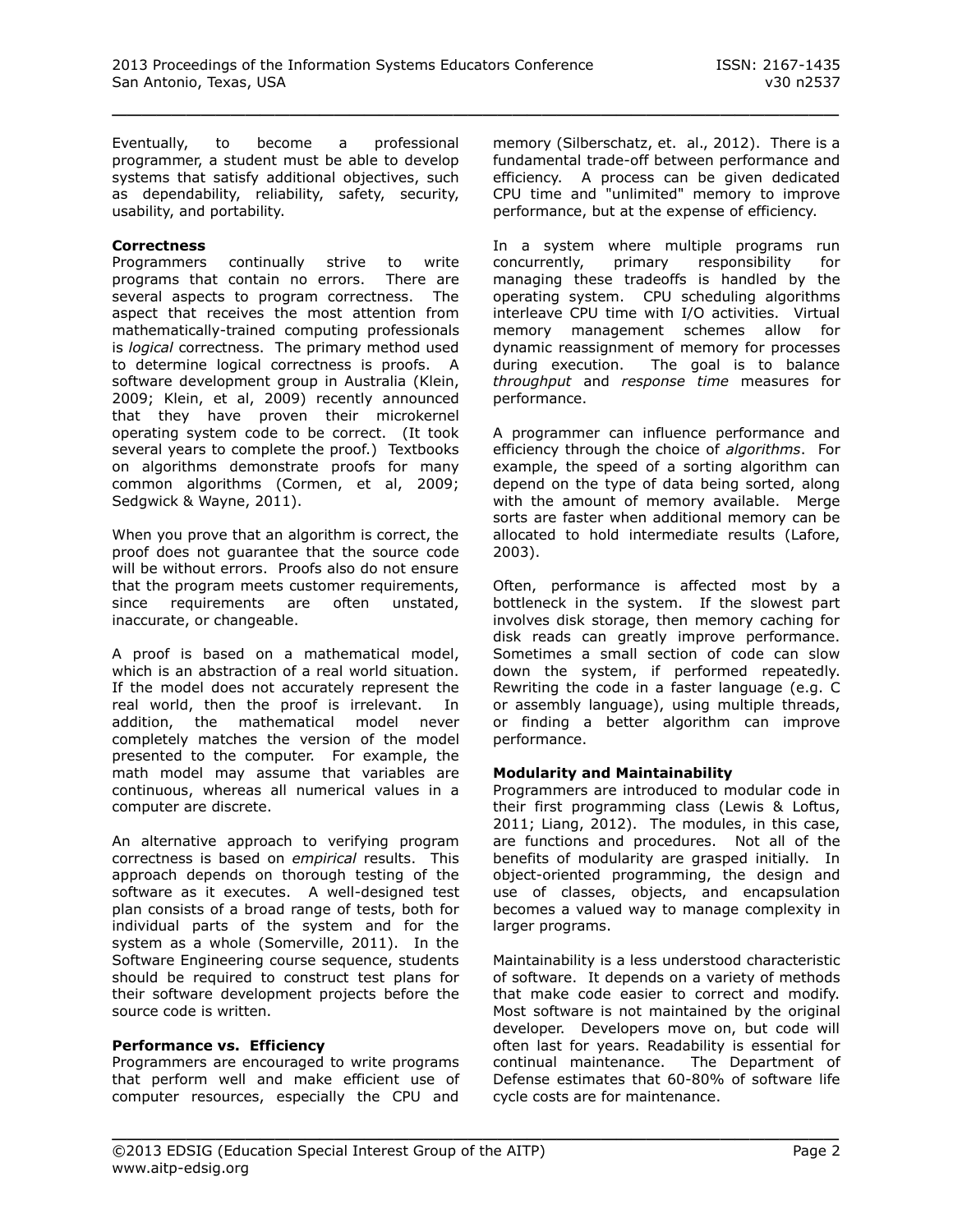Modular code is easier to maintain, but other practices can also improve maintenance efforts. Programming courses spend little time directly on maintainability. More detailed presentations appear in Software Engineering books (McConnell, 2004; Somerville, 2011). Topics relevant to maintenance include agile development, configuration management, version control, and refactoring.

## **What About Programming Style?**

Programming style involves ways that a programmer can organize and present code to make it more understandable to other programmers.

"The smaller part of the job of programming is writing a program so that the computer can read it; the larger part is writing it so that other humans can read it." (McConnell, 2004).

This includes a variety of code layout, formatting, and content enhancing techniques, such as the use of white space and variable naming conventions.

By making code more understandable, style improvements contribute to other desirable program features. For example, readable code is more likely to be correct when initially written, and it is easier to modify when changes are required. Programming style can also improve software testing to verify program correctness.

The remainder of this paper covers programming style concepts, our UglyCode software, and style examples in sample code. Section 2 describes style concepts that involve source code layout (e.g. curly braces), along with the insertion of additional content into the code (e.g. meaningful comments). In Section 3, we introduce our UglyCode software environment, which can be used by instructors to show the effect of different style choices on code readability. Section 4 presents several programming style examples that can be demonstrated in class using UglyCode.

## **2. PROGRAMMING STYLE**

The primary purpose of programming style is to make it easier for programmers to understand what the code is doing. According to McConnell (2004), the Fundamental Theorem of Formatting should be: "Good visual layout shows the logical structure of a program."

But which programming style is best? Expert programmers almost always have their own preferred style for writing code. A conversation about which style is best often takes a religious tone. One point of consensus is that "the details of a specific method of structuring a program are much less important than the fact that the program is structured consistently" (McConnell, 2004).

In *The Elements of Programming Style*, Kernighan and Plauger (1978) describe many style choices for programmers. We present a partial list of their style topics. Our discussion of programming style is organized into two groups, layout and content.

## **Program Layout**

Program layout involves techniques to rearrange source code to make it more readable. No content is added to the code, other than changes in spacing. Several layout methods are described in the following paragraphs.

*Blank lines*: In a written report, blank lines are added between paragraphs and sections to make the report easier to read. Similarly, blank lines can be added to source code between functions and to bind together lines of code that perform some computing activity (e.g. input). The effect for the code is the same as for the report. It makes the code easier to understand. However, too few blank lines, too many blank lines, or blank lines in improper places can disguise the logical structure of a program.

*Indenting*: Another way to visually present lines of code that "belong together" is to use the same level of indentation for the lines. For example, the code within a loop can be indented a fixed amount. Because source code can have nested blocks of statements, more than one level of indentation can be helpful. Indenting is also used to indicate that a statement wraps over more than one line.

One question that always generates a mixture of responses is "how many spaces to indent?" If tabs are used to indent, then the question is "what tab setting?" Each programmer will have a preferred answer, and many software development environments provide explicit standards.

*White space*: Blank lines and indenting (with spaces or tabs) use white space. In this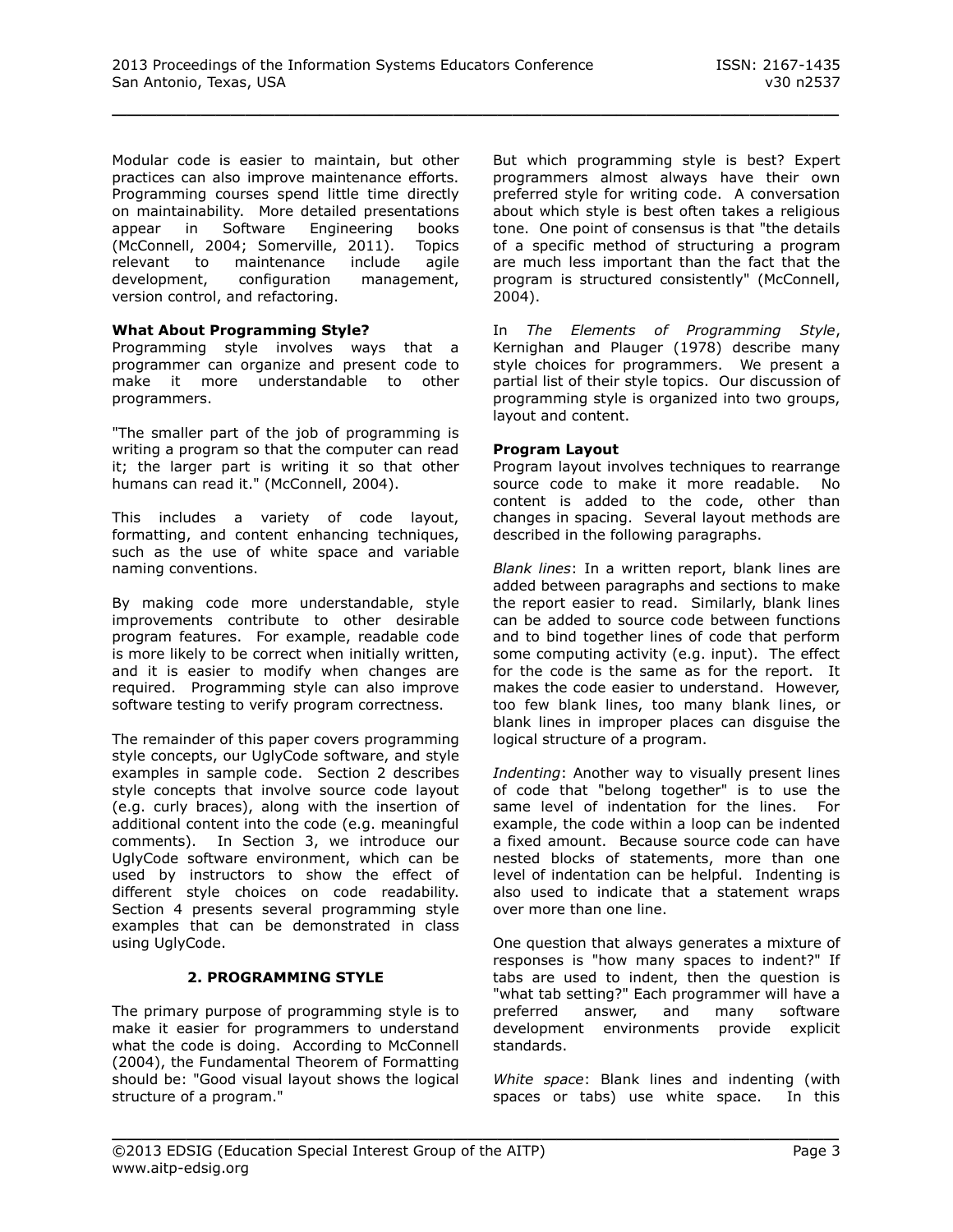paragraph we refer to the use of blank characters to provide spacing *within* a statement to improve readability. For example, white spaces can be used to separate the variables in the parameter list of a function. Programmers often exercise unstated habits in their use of white space within statements.

*Block layout*: A block of code is a sequence of statements having the behavior that either all statements are executed, or none are. In a conditional (e.g. if) statement, the block is executed only when the condition is true. In iterative (e.g. while) statements, the block will be executed repeatedly until the continuation condition becomes false. An important part of block layout is placing marks in the code where each block begins and ends.

Formatting conventions for blocks depend on the programming language. In a language with fully-bracketed syntax (e.g. Visual Basic, with If ... End If), the statements include markers for the start and end of blocks. Recent languages such as C, C++, and Java use curly braces (e.g. "{ ... }") to mark blocks (Kernighan & Ritchie, 1988). There are differences of opinion on how to format curly braces, such as whether or not to put each curly brace on its own line.

*Statement length*: In assembly language programming, instructions are short, so each instruction easily fits on a single line. Early fixed-format higher level languages such as FORTRAN and COBOL were designed with punched cards in mind (maximum of 80 characters per card). In these languages, a statement will continue across more than one card (line) only if marked in a special way.

Many recent languages are free-format, in that a statement can continue across multiple lines until a termination character occurs (e.g. ";" for Java). The programmer has a choice of how wide to format each line of code, using multiple lines as needed for individual statements. Also, several short statements can be placed on the same line. The selected width may be guided by screen display size and/or printer width. However, very long lines can be as unreadable as other "ugly" styles.

## **Providing Content**

A programmer can also improve the readability of code by adding information beyond the simple rearrangement of text. Common ways to provide this information are a thoughtful choice of names for constants and variables, and the insertion of useful comments at appropriate locations in the code.

*Magic numbers*: A magic number is a literal constant (e.g. 7.5) in source code without a name. Unless the meaning of the constant is documented, a maintenance programmer will have a difficult time modifying the code whenever the value of the constant must be changed. One suggested programming style is that all constants should have a meaningful name, unless the value is 0 or 1.

*Variable names*: Unlike constants, the value of a variable changes during the execution of a program. To provide a way to store and refer to the current value, a variable must be given a name. Ideally, the name will describe what attribute is represented by the variable. Very short names and heavily abbreviated names can be cryptic to the reader.

In many programming languages, the variable name must be declared, a data type specified, and (recommended) an initial value assigned before the variable is used in computations.

*Comments*: Comments can be placed in source code for most programming languages. Usually, some special marking is required (e.g. "//") to indicate that the comment is not to be executed. Style guidelines from McConnell (2004) state that comments should be included only if they (1) describe the code's intent, (2) provide information not in the code, or (3) summarize a section of code. Java allows several types of comments: full-line comments, end-line comments, and multiple-line comments.

## **Why Teach Programming Style?**

In *The Practice of Programming*, Kernighan and Pike (1999) discuss why we should "bother" with programming style.

"Why worry about style? Who cares what a program looks like if it works? Doesn't it take too much time to make it look pretty? Aren't the rules arbitrary anyway?"

Some of Kernighan and Pike's answers to the above questions include:

(1) "Sloppy code is bad code." Well-written code has fewer errors, and will often be smaller.

(2) "Good style should be a matter of habit." A programmer's work relies on habits developed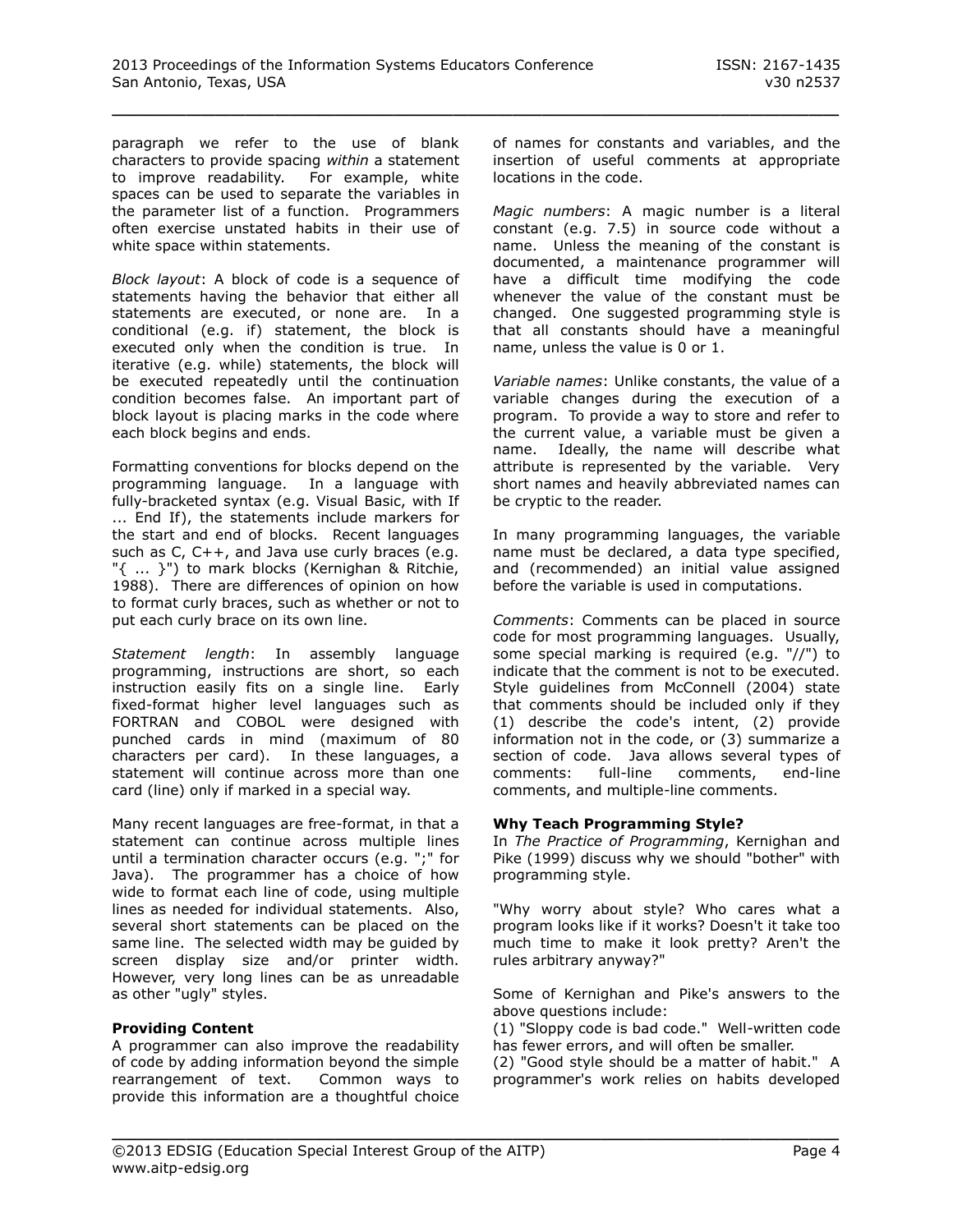over time. With good habits, it takes much less time to write working programs.

As we pointed out in the Introduction section, customers want programs that are correct, perform well, make efficient use of resources, and are maintainable. Good programming style makes source code more readable and understandable, which helps programmers provide the above features in the software they create. We teach programming style because it helps students develop the ability to write professional quality code.

## **3. UGLYCODE SOFTWARE**

To assist instructors in teaching programming style, we have written a Java program called UglyCode. The UglyCode software presents programming style concepts in "reverse". The usual "forward" approach presented in textbooks shows examples of bad code, and then applies good style principles to improve the code. Many<br>"PrettyPrint" programs are available to programs are available to demonstrate the forward approach.

For UglyCode, the input is a short Java program that has been written to illustrate good programming style. Using UglyCode, choices can be made on how to "degrade" the style of the code. Students can see how much harder it is to understand source code when good style features are omitted (e.g. indenting).

Used together, instructors can demonstrate programming style concepts with a blend of "forward" (textbook/PrettyPrint) and "reverse" (UglyCode) examples.

## **UglyCode Program Features**

Our explanation of how to use the UglyCode software is in terms of the controls that appear on the main screen (see Appendix B). The controls include a File menu choice, six sets of checkboxes to select style features to change, and two buttons to activate code changes.

## **File menu**

This is the only main menu choice on the UglyCode screen. It includes the following submenu options.

1. *Open*: Open an existing source code file, using a "file-chooser" input control. UglyCode is designed for Java programs, but most features also apply to similar programming languages such as C and C++.

2. *Save As*: As style selections (as described below) are made and implemented, the resulting "ugly" versions of the original program can be saved as text files. To avoid overwriting the input file, the name for each saved file should differ from the input file name.

3. *Exit*: This option ends the UglyCode program.

## **Checkboxes**

\_\_\_\_\_\_\_\_\_\_\_\_\_\_\_\_\_\_\_\_\_\_\_\_\_\_\_\_\_\_\_\_\_\_\_\_\_\_\_\_\_\_\_\_\_\_\_\_\_

Checkboxes are grouped by style category. Within each group, the checkboxes act like command buttons, in that at most one box can be checked. The following checkbox groups are listed on the right-hand side of the UglyCode main screen.

1. *Line Spacing*: Choices in this group show how the inclusion or exclusion of blank lines in code can affect readability. We include three line spacing options.

*Remove Blank Lines*: Selecting this checkbox causes all blank lines to be removed from the code. This choice is equivalent to singlespacing, which is a common format for business reports.

*Double Space Code*: Double-spacing rarely appears in production code, although a few developers embrace it. This style choice is included here to contrast with single-spacing. Students are often asked to use double-spacing when writing term papers for non-computer courses. The extra blank lines in source code are not intended for grading, but can be used for inserting notes during code reviews.

*Random Blank Lines*: Blank lines can make it easier to see which parts of the code belong together. Unfortunately, blank lines do not improve program readability if the lines are inserted at inappropriate places. This style option randomly inserts blank lines into the code. After each non-blank line, the probability is 1/3 that the next line will be blank, independent of actions on previous lines. The resulting code almost always makes the program logic less clear.

2. *Indenting*: We provide three options for the number of spaces that occur on the left side of each line of code.

*Remove Indents*: With this option, all spaces on the left side of each line are trimmed off. All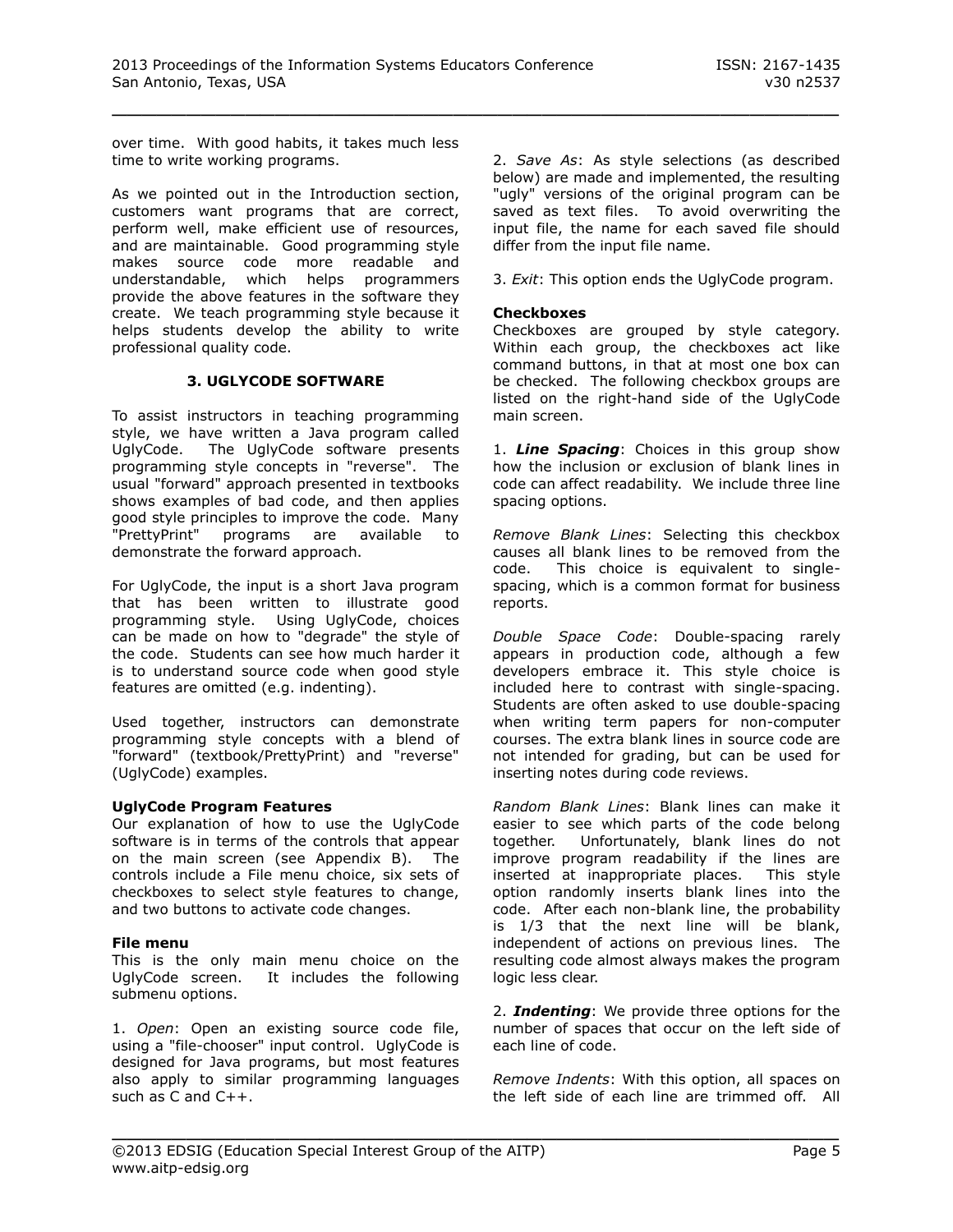code starts at the left margin. This makes it difficult to identify where branching and looping control structures start and end.

*Add Fixed Size Indents*: The "best" size for indenting can be a doctrinal preference among programmers. With this option, the instructor can demonstrate the readability of code with various indenting choices--such as 2 vs. 3 vs. 4 spaces. Zero spaces is equivalent to removing all indents. A pop-up window allows the user to enter the desired number of spaces per indent. Note that more than one indent can appear on a line, such as in nested loops.

*Add Random Indents*: In this selection, each line receives a random indent size of 0 to 16 spaces. This is clearly not a practical way to indent, but a similar result can occur in practice (and in student assignments).

Suppose that code is written using an editor with a fixed-indent size (say 4), but the programmer mixes spaces with *tabs*. If the code is later brought into a different editor (e.g. Notepad with tab size 8), the mixture of new tab sizes and old spaces can yield a ragged left margin for the code. Debugging ragged-edge code can be a very frustrating experience.

3. *Curly Braces*: Where to put the curly braces to designate the start and end of blocks is a layout decision guided by language traditions, as well as by programmer preferences. C, C++, and Java have separate histories, with different preferred block marking rules. This option allows the instructor to compare the traditional C-style braces with Java-style braces, and allows students to form their own preferences.

*Change to Java Style*: With this choice, curly braces that define blocks for loops (while, for) and branches (if-else) are formatted to have the opening brace on the *same* line as the decision expression. Curly braces in other parts of the code are not changed.

*Change to C Style*: With this choice, curly braces are formatted to have each opening brace on its own *separate* line. Closing braces in the code are not changed.

4. *Comments*: Comments can improve a programmer's understanding of the *intent* of the code, but only if the comments are "helpful". Options are given to show the negative effects of (1) having no comments, and (2) having

"useless" comments. UglyCode only acts on single-line comments that start with "//". Other comment delimiters (e.g. /\* and \*/) are ignored.

*Remove Comments*: With this option, all comments starting with "//" are removed from the source code. For full-line comments, the entire line is removed. For an end-line comment, only the comment is removed. The source code before the comment remains.

*Change to Useless Comments*: This option replaces all full-line and end-line comments with "useless" comments. The number of possible useless comments is endless. For full-line comments, UglyCode chooses randomly from a list of 29 computer-humor statements found on the web. For example, one of our favorite fullline comments is: "True Klingon programmers never put comments in their code."

The space for end-line comments is usually shorter, so UglyCode chooses randomly from a list of 11 popular desserts (to tempt a hungry programmer). For example, one end-line dessert is: "Strawberry Shortcake". In either case, the comments are not relevant to the code. Each repeated choice of this option will give a new sample of useless comments.

5. *Variable Names*: Many variable naming styles are prevalent. Some are language specific (e.g. the preference for lower case names in C). Most naming conventions recommend the use of "meaningful names", subject to possible name length restrictions. For example, "countyTax" is self-descriptive, while "CT" could be misconstrued as an eastern US state or a medical diagnostic procedure.

The variable naming options in UglyCode show how a departure from typical naming rules can affect program understanding.

*Change Case*: This is a simple option to demonstrate how case differences relate to readability. For all variables with common type declarations (int, byte, char, long, float, double, boolean, and String) appearing at the *start* of a line, the case of each *letter* in the variable name is changed from lower-case to upper-case, or from upper-case to lower-case. For example, a lower-case name such as "job\_cost" will be changed to "JOB\_COST". A camel-case name such as "netIncome" will become "NETiNCOME". This option allows students to see how annoying minor name changes can be to a programmer.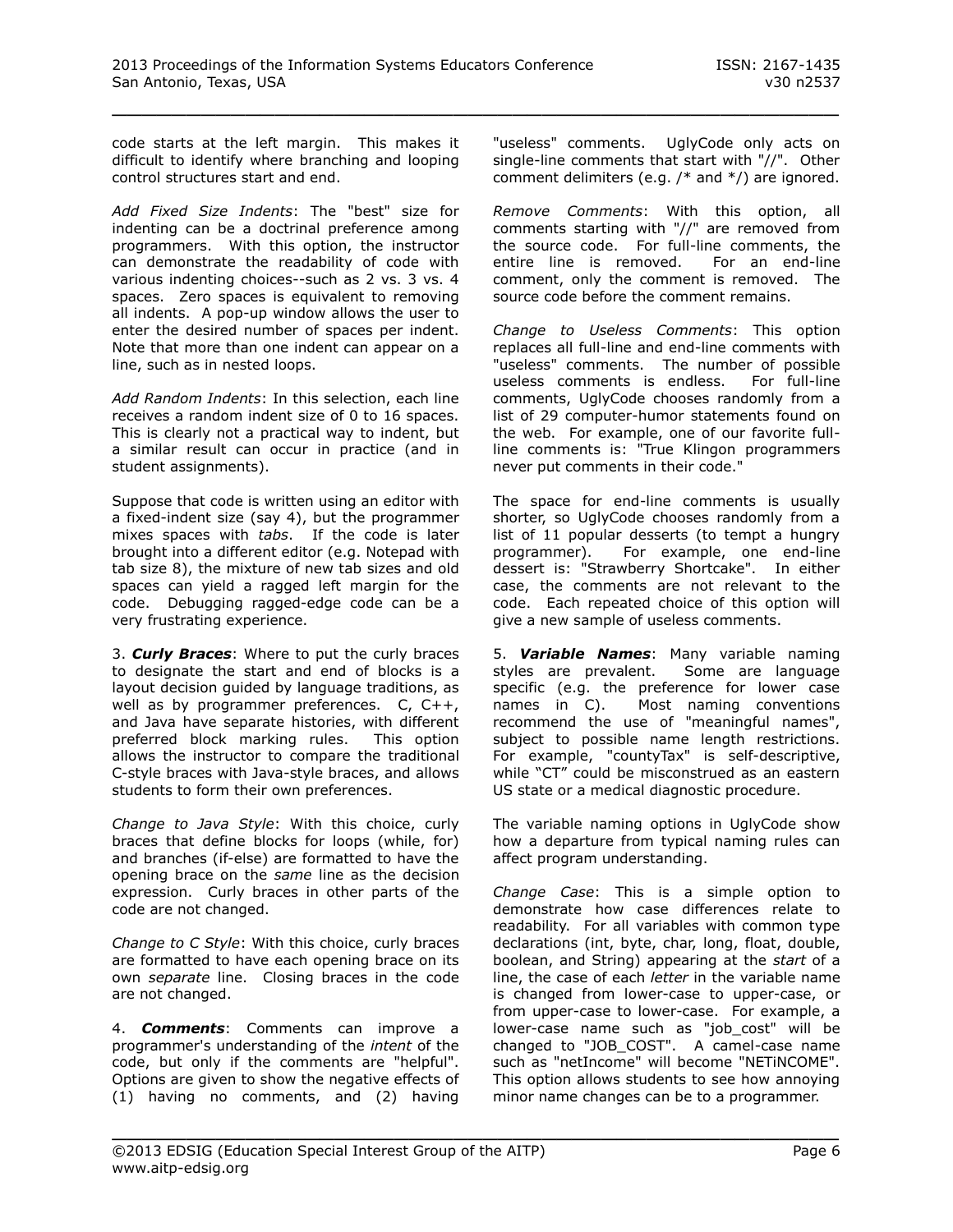*Use Meaningless Names*: Whether a variable name is considered "meaningless" depends on the context. There are many ways to create meaningless names. We chose a well-known encryption algorithm, a Caesar cipher, because it is easy to program and scrambles text. Each letter in a name is considered case-sensitive, and is changed to the letter three positions later in the alphabet (with wrap-around). Non-letters are unchanged. For example, the variable "bestBUY" would become "ehvwEXB", which looks pretty meaningless.

6. *Line Breaks*: For free-format languages (e.g. Java), the programmer can choose how much of each statement to place on a line. For short statements, more than one statement can appear on a single line. For long statements, the placement of a line break can affect the readability of the code.

*Set Line Length*: This option shows what the code will look like if a line length is specified. A pop-up window allows the user to enter a desired minimum line length (e.g. 40). The code is then reformatted so that when concatenated statements exceed this length, they are split over additional lines.

A line break is placed in the first "safe" position at or beyond the minimum length. "Safe" is defined to be immediately after the first semicolon (";"), left brace ("{"), right brace ("}"), or plus-sign ("+ ") at or beyond the minimum length. These break points are not certain to be safe, since they could split statements in "bad" places.

*Remove Line Breaks*: This is the ultimate reformatting of the source code. All line breaks are removed and replaced with spaces. The program now consists of a single long line. The UglyCode window shows this line without wordwrap, so the window's bottom slider control must be used to view the entire program. The revised one-line program can be saved, and then viewed in an editor that provides word-wrap (e.g. Notepad).

Note: After making programming style changes, the resulting program can be saved as a text file. If you are fortunate, the revised program will compile and run. Before trying to compile, make sure that the class name in the saved Java program matches the output file name.

For example, if Remove Blank Lines, Remove Indents, Remove Comments, Change Case (for Variable Names), and Remove Line Breaks are all checked, the reformatted program (which consists of a single long line) should execute exactly as before the changes. The source code is much less readable, but the computer doesn't mind.

Be aware that Set Line Length and Remove Line Breaks, together with code that includes comments, causes compiling problems when comments are split over two lines or appear between two statements within a line.

## **Command Buttons**

The two buttons on the lower right-hand side of the screen are used to invoke actions on the source code: to make style changes, or to restore the initial code.

*Ugly It!*: After several style options have been selected using the checkboxes, this button should be clicked to activate the changes on the original source code. The restyled "ugly" code will then appear in the main screen window.

*Reset Text*: Clicking this button will restore the code in the window to its original form.

Code style changes are not cumulative. Each set of selected changes is applied to the original source code. If an instructor wants to demonstrate the cumulative effects of style changes, she/he should plan a sequence of changes, and then mark cumulative sets of checkboxes for the Ugly It! button clicks.

## **4. UGLYCODE TEACHING EXAMPLES**

Several examples of how style concepts can hinder the clarity of a program are described below. Each example uses sections of the sample Java code listed in Appendix A. This Java program counts the number of prime integers less than or equal to N and compares this count with N/ln(N), which is the asymptotic value stated in the Prime Number Theorem (Newman, 1980). We display just enough UglyCode input and output to demonstrate the effect of the indicated programming style choices.

## **Blank Lines and Comments**

\_\_\_\_\_\_\_\_\_\_\_\_\_\_\_\_\_\_\_\_\_\_\_\_\_\_\_\_\_\_\_\_\_\_\_\_\_\_\_\_\_\_\_\_\_\_\_\_\_

The first source code example demonstrates the combined effect of removing all blank lines and comments. The code section to be transformed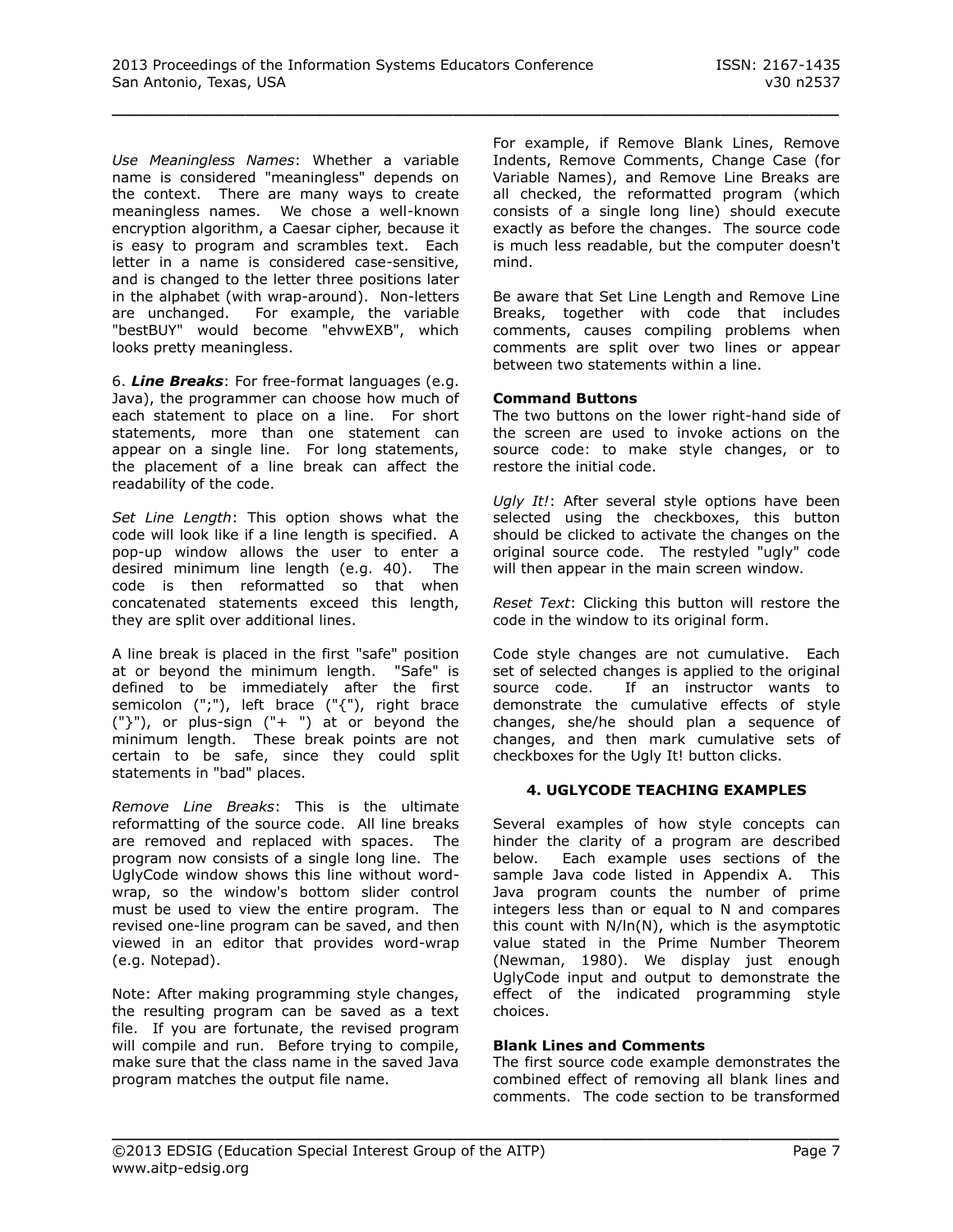is presented below. This code includes two fullline comments, two end-line comments, and one blank line.

```
public static boolean isPrime(long X)
{
   // Determine if X is a prime
   if(X < 2) return false;
  if(X == 2) return true;
  if(X % 2 == 0) return false;
   // Check odd integers above 2
  for(long k = 3; k*k \leq X; k += 2){
   if (X \& k == 0) {
      return false;
 }
   } // end for
  return true;
} // end isPrime
```
## **Figure 1A: Initial Code.**

The code with the comments and blank lines removed is listed next. Fifteen lines have been reduced to twelve lines.

```
public static boolean isPrime(long X)
{
   if(X < 2) return false;
 if(X == 2) return true;
  if(X % 2 == 0) return false;
  for(long k = 3; k*k \leq X; k+=2){
   if (X \; | \; k == 0) {
      return false;
    }
  }
   return true;
}
```
#### **Figure 1B: Ugly Code With Blank Lines and Comments Removed.**

The function name is descriptive and suggests the purpose of the function. The code for the function is still readable, but more mental effort is required to understand the algorithm.

## **Indenting and Curly Braces**

The next code example shows how readability suffers when all indenting is removed, and Cstyle curly braces are used. The code section to be transformed is displayed below. These seven lines of code include two levels of indenting, one for the block of statements within the for loop, and another for the computation inside the ifstatement.

```
// Count actual number of primes
numPrimes = 0;
for(long k = 2; k \le N; k++) {
 if(isPrime(k)) {
    numPrimes++;
 }
} // end for
```
## **Figure 2A: Initial Code.**

The code without indenting but with C-style braces becomes the nine lines listed below. Again, the code is readable, especially with the comments. However, the boundaries of the nested blocks for the if-statement and the forstatement are more difficult to distinguish.

```
// Count actual number of primes
numPrimes = 0;
for(long k = 2; k \le N; k++)
{
if(isPrime(k))
{
numPrimes++;
}
} // end for
```
## **Figure 2B: Ugly Code With C-style Braces Without Indenting.**

C-style curly braces alone will generate more lines of code, since each opening brace is on a separate line. C-style braces with no indenting places all opening and closing braces (often interspersed) along the left margin of the code. This can result in a zigzag pattern of braces.

## **Useless Comments**

The third code sample includes a full-line comment and an end-line comment. The fullline comment describes an input action performed by a section of code. The end-line comment makes it easy to determine where a method (in this case, *main*) ends.

```
public static void main(String args[])
{
   long N, numPrimes;
   double estPrimes, PNTratio;
   // Get maximum N from command line
 N = 1;if(args.length >= 1) {
  N = Long.parseLong(args[0]);
  }
 . . .
```

```
} // end main
```
\_\_\_\_\_\_\_\_\_\_\_\_\_\_\_\_\_\_\_\_\_\_\_\_\_\_\_\_\_\_\_\_\_\_\_\_\_\_\_\_\_\_\_\_\_\_\_\_\_

## **Figure 3A: Initial Code.**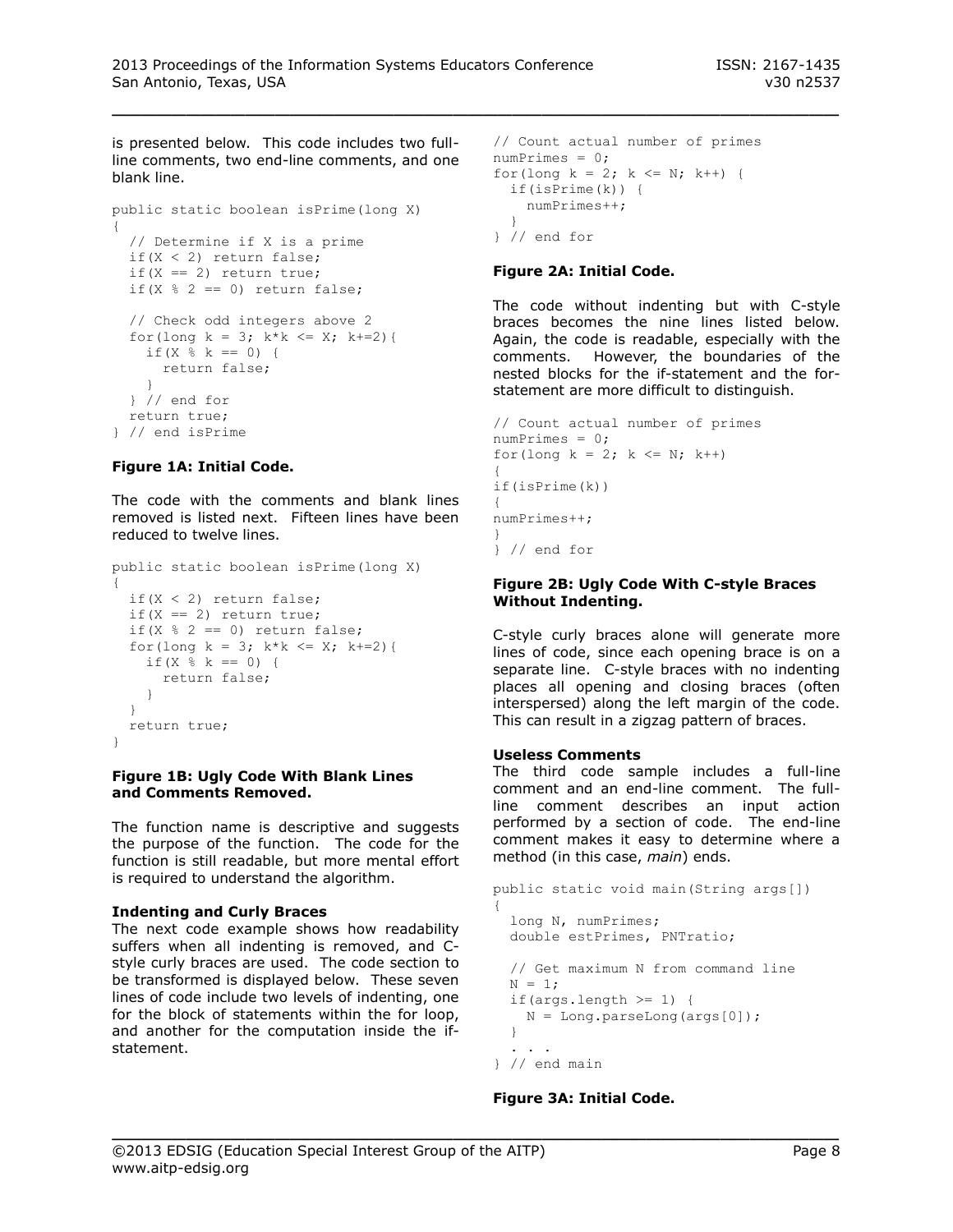For comments to be effective, they must provide information that is helpful to programmers who later read the source code. Here, instead of removing the comments, we replace them with comments that are unrelated to program logic.

```
public static void main(String args[])
{
  long N, numPrimes;
  double estPrimes, PNTratio;
  // 640K ought to be enough for anybody.
 N = 1;if(args.length >= 1) {
   N = Long.parseLong(args[0]);
   }
 . . .
} // Chocolate Mousse
```
## **Figure 3B: Ugly Code With Useless Comments.**

The full-line comment is replaced with the historically short-sighted quote "640K ought to be enough for anybody", which has been anecdotally attributed to Bill Gates. The comment that marks the end of the main method now recommends an enjoyable dessert, "Chocolate Mousse".

## **Meaningless Variable Names**

The final source code example demonstrates how variable names can affect program readability. In this example, two long integers and two double floating point numbers are declared. The declared names aren't perfect, but they do suggest what the variables represent, without being unnecessarily long.

```
long N, numPrimes;
double estPrimes, PNTratio;
. . .
// Calculate estimated number of primes
if (N < 2) {
 estPrimes = 0.0;
   PNTratio = 0.0;
} else {
  estPrimes = (double) N/Math.log(N); PNTratio = numPrimes / estPrimes;
}
```
## **Figure 4A: Initial Code.**

Using the UglyCode program, we scramble the names of variables that are declared at the start of a statement. (We do not scramble the names of variables declared within statements, such as counter variables declared inside loops.)

UglyCode uses a simple variable renaming algorithm that leads to meaningless names. The algorithm is a Caesar cipher, with a forward shift of 3, applied separately to lower-case and upper-case letters. Since all variables are declared before they are used, we are able to change all variable names consistently with one pass through the code.

The result of using the Caesar cipher on the initial code sample is shown below.

```
long Q, qxpSulphv;
double hvwSulphv, SQWudwlr;
. . .
// Calculate estimated number of primes
if (0 < 2) {
  hvwSulphv = 0.0;
 SQWudw1r = 0.0;} else {
 hvwSulphv = (double) Q/Math.log(Q);SQWudw1r = qxpSulphv / hvwSulphv;}
```
#### **Figure 4B: Ugly Code With Meaningless Variable Names.**

Variable name N is advanced to Q, and numPrimes becomes qxpSulphv. Observe that qxpSulphv has nothing to do with Sulphur. Without the helpful comment, the variable names do not reveal what the code is intended to accomplish.

The above programming style examples illustrate the utility of the UglyCode software for interactive classroom and laboratory use. With six style groups and 2-3 choices per group, there are a total of 14 possible cases involving a single style change. When several style changes are combined into one example, or when the cumulative effects of a sequence of changes are examined, the number of cases increases dramatically.

Of course, not all cases will be of equal interest for a given sample Java program. A variety of sample programs can be prepared to demonstrate specific style concepts and combinations.

## **5. SUMMARY AND CONCLUSIONS**

In this paper, we described ways in which programming style can affect how source code is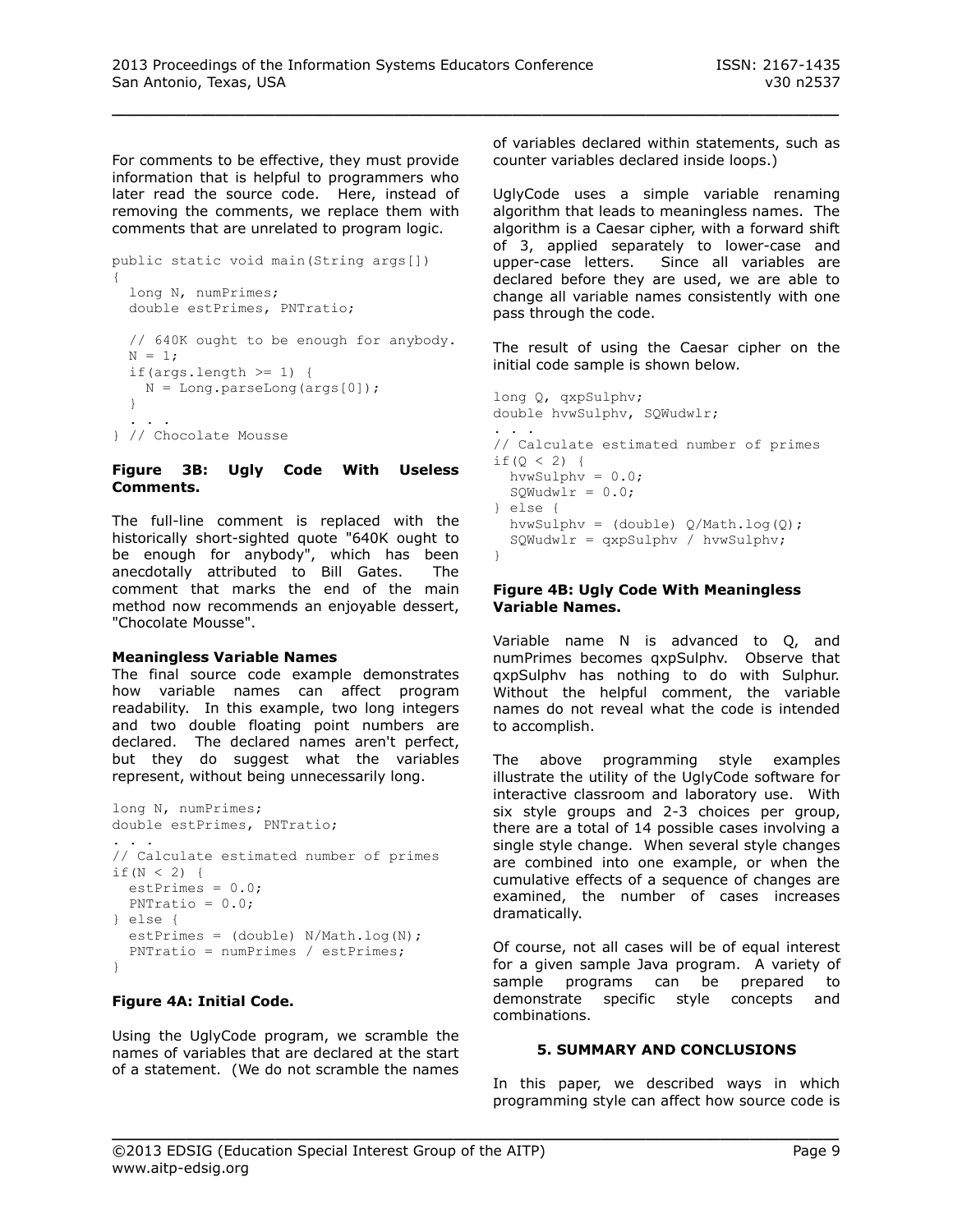read and understood. We related programming style to more noted program features, such as correctness, performance, efficiency, modularity, and maintainability.

We introduced a program we have written called UglyCode, which allows an instructor to demonstrate how style changes effect the readability of code. Instead of showing an example of "bad" code and then making it "pretty", UglyCode works in the opposite direction. UglyCode input should be a Java program written in "good" style. Style changes are then requested, and the resulting degradation of the code can be viewed immediately.

The UglyCode software allows students to see the effects of individual style changes, as well as groups of changes. A cumulative sequence of style changes can be performed easily. Any transformed source code can be saved in a text file. Students can then attempt to compile and run the modified code to determine whether or not the changes effect how the program runs. It is informative to see how often style changes are ignored by the computer.

## **Future Research**

We have tested early prototypes of the UglyCode software in Programming and Software Engineering courses. The data we have collected from students is largely anecdotal. With a completed version of UglyCode now available, we plan to measure how well this tool helps teach students the importance of good programming style.

Note: An executable version of the UglyCode program, along with the sample Java program, can be obtained from the authors.

## **6. ACKNOWLEDGEMENTS**

An initial version of the UglyCode software was prepared by Samuel Grissom and David Fu, CS students at Azusa Pacific University.

## **7. REFERENCES**

Cormen, Thomas H., Leiserson, Charles E., Rivest, Ronald L., & Stein, Clifford (2009). *Introduction to Algorithms* (3rd ed). MIT Press.

- Dijkstra, E. W. (1971). A short introduction to the art of programming. *E. W. Dijkstra Archive*. www.cs.utexas.edu/~EWD/
- Kernighan, Brian W., & Pike, Rob (1999). *The Practice of Programming*. Addison-Wesley.
- Kernighan, Brian W., & Plauger, P.J. (1978). *The Elements of Programming Style* (2nd ed). McGraw-Hill.
- Kernigan, Brian W., & Ritchie, Dennis M. (1988). *The C Programming Language* (2nd ed). Prentice Hall.
- Klein, Gerwin (2009). Correct OS kernel? Proof? Done! *USENIX ;login:*, 34(6):28-34, Dec 2009.
- Klein, G., Elphinstone, K., Heiser, G., et. al (2009). Formal verification of an OS kernel. In *22nd SOSP*, pages 207–220, Big Sky, MT, USA. ACM.
- Lafore, Robert (2003). *Data Structures and Algorithms in Java* (2nd ed). Sams Publishing.
- Lewis, John, & Loftus, William (2011). *Java Software Solutions, Foundations of Program Design* (7th ed). Addison Wesley.
- Liang, Y. Daniel (2012). *Introduction to Java Programming* (9th ed). Prentice Hall.
- McConnell, Steve. (2004). *Code Complete* (2nd ed). Microsoft Press.
- Newman, D. J. (1980). Simple analytic proof of the prime number theorem. *American Mathematical Monthly* 87.
- Sedgewick, Robert, & Wayne, Kevin (2011). *Algorithms* (4th ed). Addison-Wesley.
- Shustek, Len (2009). Donald Knuth: a life's work interrupted. *Communications of the ACM*, Volume 51, No 8.
- Silberschatz, Abraham, Galvin, Peter B., & Gagne, Greg (2012). *Operating System Concepts* (9th ed). Wiley.
- Somerville, Ian (2011). *Software Engineering* (9th ed). Addison-Wesley.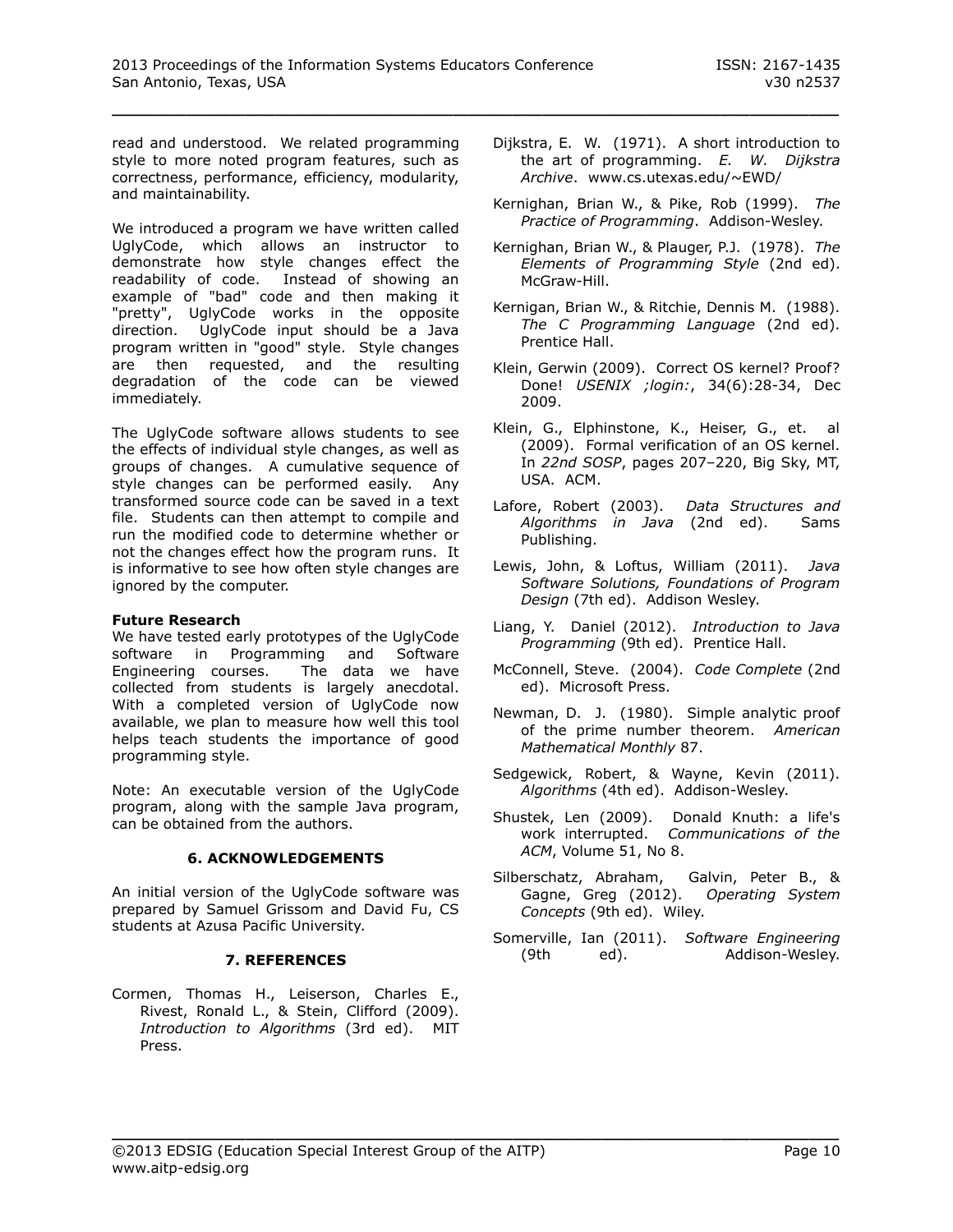#### **APPENDIX A: Sample Java Program**

\_\_\_\_\_\_\_\_\_\_\_\_\_\_\_\_\_\_\_\_\_\_\_\_\_\_\_\_\_\_\_\_\_\_\_\_\_\_\_\_\_\_\_\_\_\_\_\_\_

```
// Prime Number Theorem
// pi(N) \sim N/ln(N) for large N
public class TestPNT6
{
   public static void main(String args[])
   {
    long N, numPrimes;
     double estPrimes, PNTratio;
     // Get maximum N from command line
    N = 1;if(args.length >= 1) {
     N = Long.parseLong(args[0]);
     }
     // Count actual number of primes
     numPrimes = 0;
    for(long k = 2; k \le N; k++) {
       if(isPrime(k)) {
         numPrimes++;
       }
     } // end for
     // Calculate estimated number of primes
    if (N < 2) {
      estPrimes = 0.0;PNTratio = 0.0;
     } else {
     estPrimes = (double) N/Math.log(N); PNTratio = numPrimes / estPrimes;
     }
     // Output results
     System.out.println("\n Prime Number Theorem"
     + "\n\times max N.... = " + N
      + "\n\times primes... = " + numPrimes
      + "\n N/ln N... = " + estPrimes
      + "\n ratio.... = " + PNTratio);
     return;
   } // end main
```